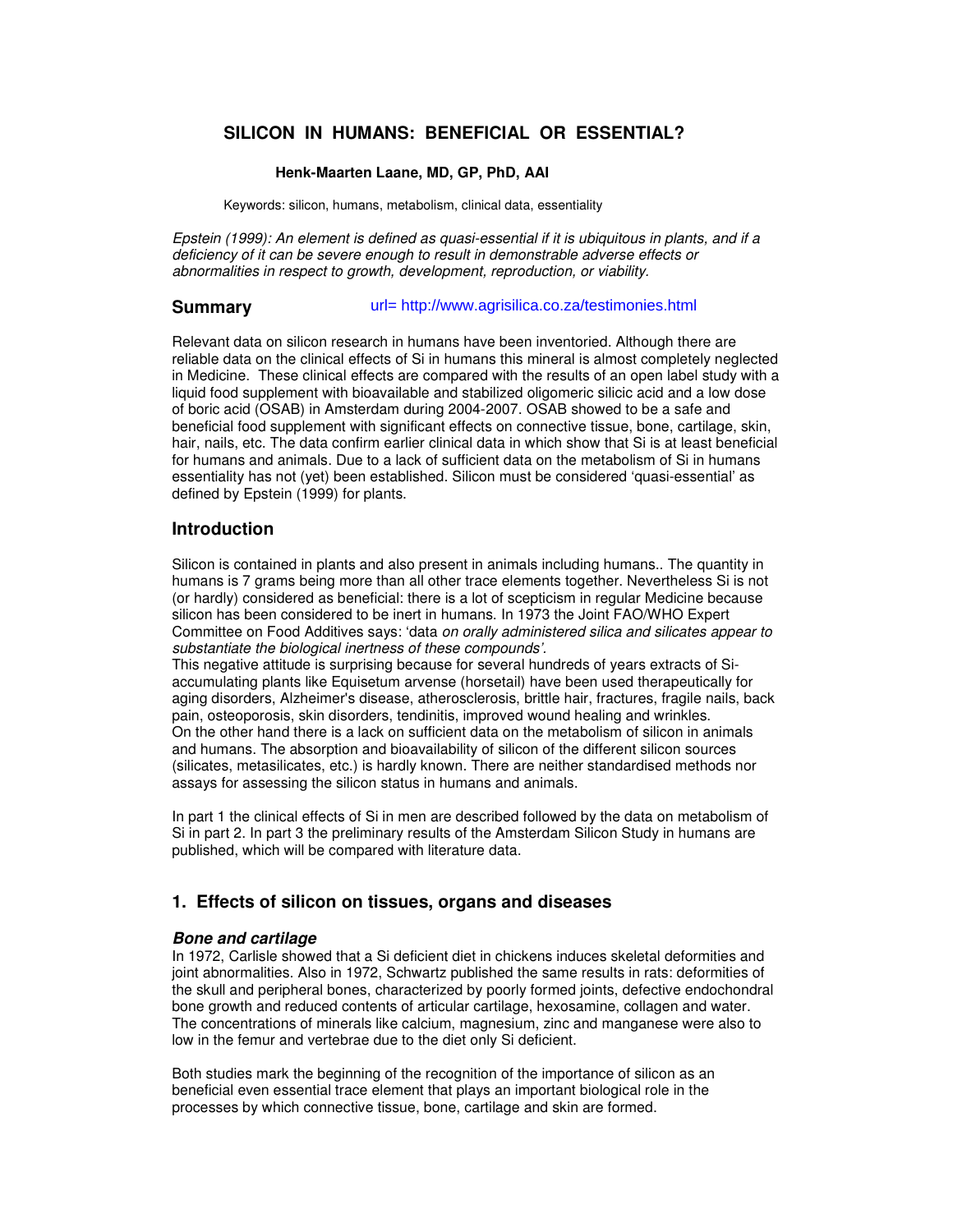A growing number of publications appear on the effects of Si on bone and cartilage as well in men as in animals:

Schiano a.o. (1979) studied the activity of a soluble salt (drinkable and injectable) of Si on the evolution of the trabecular bone volume (TBV) in men. They note a significant increase in the TBV compared to controls.

Eisinger e.a. (1993) showed in a prospective study that Si induced a significant (P < 0.05) increase in femoral bone mineral density in osteoporotic women compared to controls. Rico et al. showed in 2000 the effects of Si supplement on preventing bone mass loss induced by ovariectomy in rats. They proved that Si has an inhibitory effect on bone mass loss as well as the stimulatory effect on bone formation, so Si may have a potential therapeutic application in the treatment of involutive osteoporosis.

Calomme et al. showed the positive effects of orthosilicic acid on bone density in chicks (2002) and on the bone density in ovariectomized rats (2004)..

#### **Skin, hair and nails**

The effects of Si on hair, skin and nails appear in regular literature:

Lassus performed an open study in 1993 with oral Si (colloidal silicic acid) during 3 months. He found a (statistically significant) improvement in the thickness and turgor of the skin, wrinkles and condition of the hair and nails.

Barel et al. investigated the Si supplementation on skin, nails and hair in a double-blind, placebo controlled study. The (extra) Si had a significant positive effect on skin surface and mechanical properties, and on brittleness of hair and nails.

The application of topical silicone gel is shown to be efficacious, both in the prevention and in the treatment of hypertrophic scar.

#### **Cardiovascular system / Atherosclerosis**

Animal studies f.e. in rabbits (Loeper 1979) indicate that Si can reduce the formation of atheromatous plaques. There is a low incidence of atherosclerosis in less developed countries where foods are not heavily processed before consumption and the diet has a higher Si content. In western diets the Si content is much lower and atherosclerosis is much higher. Moreover Si intakes decrease significantly with age (Jugdaohsingh, et al., 2002) suggesting that high Si intake is a factor in (partial) preventing atherosclerosis (Schwartz, 1977).

Other observations supporting the concept that sufficient silicon intake is important for healthy blood vessels is that of an inverse relationship between the concentration of silicic acid in drinking water and the prevalence of cardiovascular disease in Finland (Schwartz 1977).

Underlying mechanism: Silicon is 'essential' for the strength and integrity of the tunica intima, the inner membrane of arteries.

#### **Alzheimer's disease**

Some evidence suggests that aluminum may increase the risk of developing Alzheimer's disease. Si has been found to significantly reduce the absorption of aluminum by the body, and researchers hypothesize that dietary Si may therefore reduce the risk of developing aluminum induced Alzheimer's disease.

The protective role of silicon against aluminum was also confirmed in a French population study of elderly subjects: high levels of aluminum in drinking water had a deleterious effect upon cognitive function when the silicon concentration was low, but when the concentration of silicon was high, exposure to aluminum appeared less likely to impair cognitive function.(14)

#### **Other effects**

There are several articles on silicon's effect on the immune system: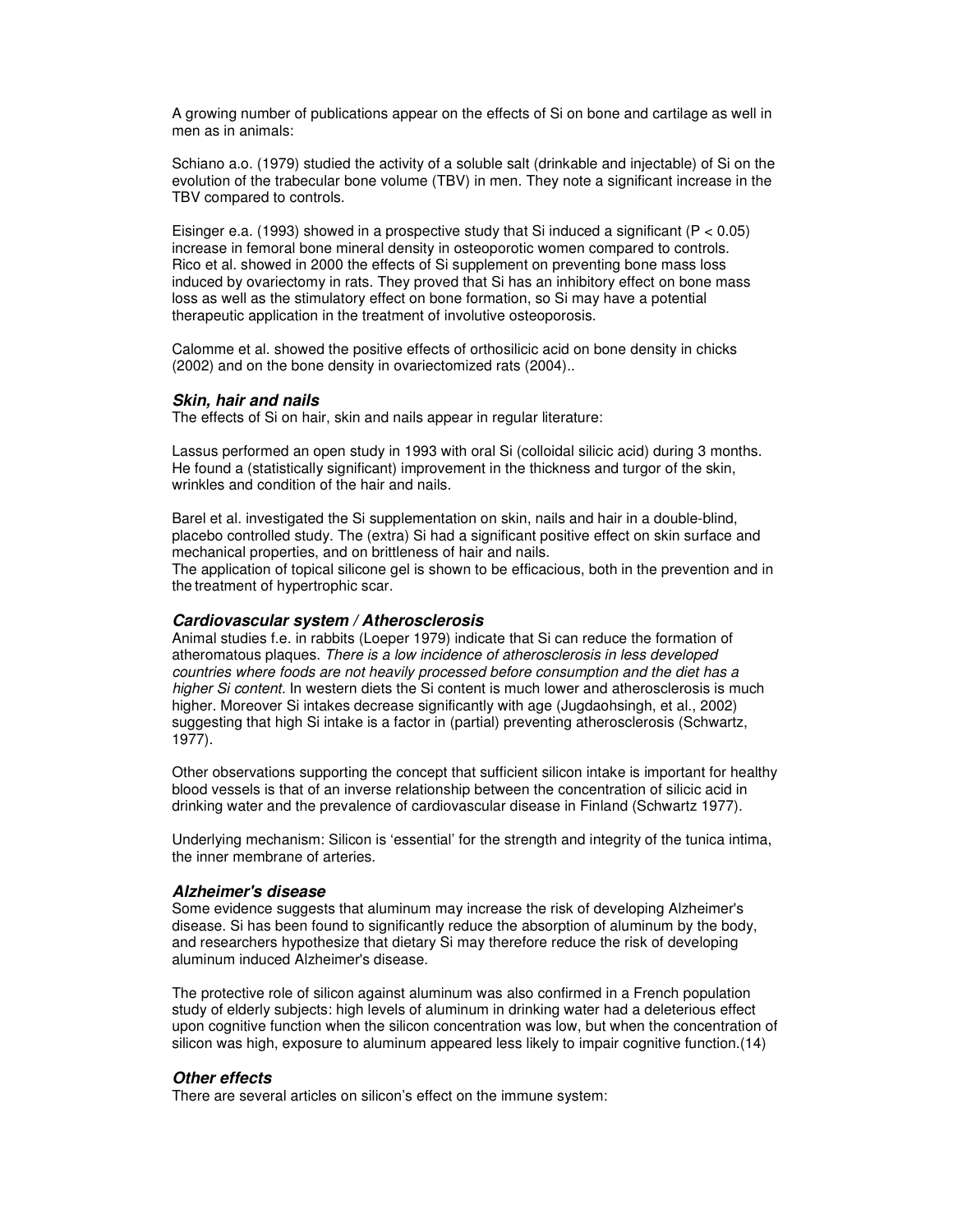Schiano et al (1979) showed that supplementation of soluble silicon in humans causes a clear rise in the circulating lymphocytes and the immunoglobulins (especially IgG).

Seaborn et al. (2002) showed in rats that silicon has a functional role in lymphocyte proliferation and that inadequate dietary silicon impairs splenic lymphocyte proliferation in response to an immune challenge.

Mineo e.a. (2004) showed in in-vitro experiments that that silicon treatment is able to induce proliferation of unstimulated macrophages and to maintain their viability

# **2. Silicon metabolism**

#### **General**

Until now there are no validated methods for assessing the silicon status in humans and animals. There are neither data nor validation of normal values of silicon in blood and different tissues.

Moreover there are few reliable laboratory facilities available for analyzing blood and tissue silicon levels.

#### **Occurrence in food, food supplements and medicines**

High levels of silicon are found in foods derived from plants, particularly grains such as oats, barley or rice. After food processing much lower concentrations are found. Silicon levels in foods from animal sources are relatively low.

### **Absorption and bioavailability**

The bioavailability of silicon depends on the solubility of the compound or speciation concerned. There is a lack of reliable data about the metabolism of silicon in humans. This is partly due to the fact that there are many different forms of dietary silicon, all with different absorptions. In one study, humans absorbed only about 1 % of a large single dose of an aluminosilicate compound, while in other studies a single dose of stabilized monosilicic acid is absorbed up to 80%.

Silicic acid is the bioavailable form, especially as mono (= ortho) and di silicic acid. It is easily absorbed from the gastro-intestinal tract  $(50 - 80\%)$ . In the gastrointestinal tract Si, as orthosilicic acid, is available from fluids (20-30%) and from silica in solid foods (70-80%), which is hydrolyzed to orthosilicic acid.

The average absorption of daily Si intake is less than 50%.

The absorption is facilitated by aquaporins (a family of small (channel) proteins present in the intracellular membranes, where they facilitate the transport of water and/or small neutral solutes like urea, boric acid, silicic acid). In humans several aquaporins for OSA are identified.

Average daily intakes of Si vary between 13 and 62 mg/d. Mean Si intakes in men (33 mg/d) are significantly higher than in women (25 mg/d).

#### Silicon intake decreases with age.

The dietary silicon intake is significantly correlated with urinary silicon excretion.

Another possibility for silicon uptake by the body is transdermal absorption. Lassus (1993) showed the effects of oral and topical treatment of aged skin by a silicic gel. Because of the combined method of administration the effects of dermal absorption alone remain unclear. Still this dermal route can be an interesting option because foliar sprays with soluble silicon used on plants show considerable biological effects.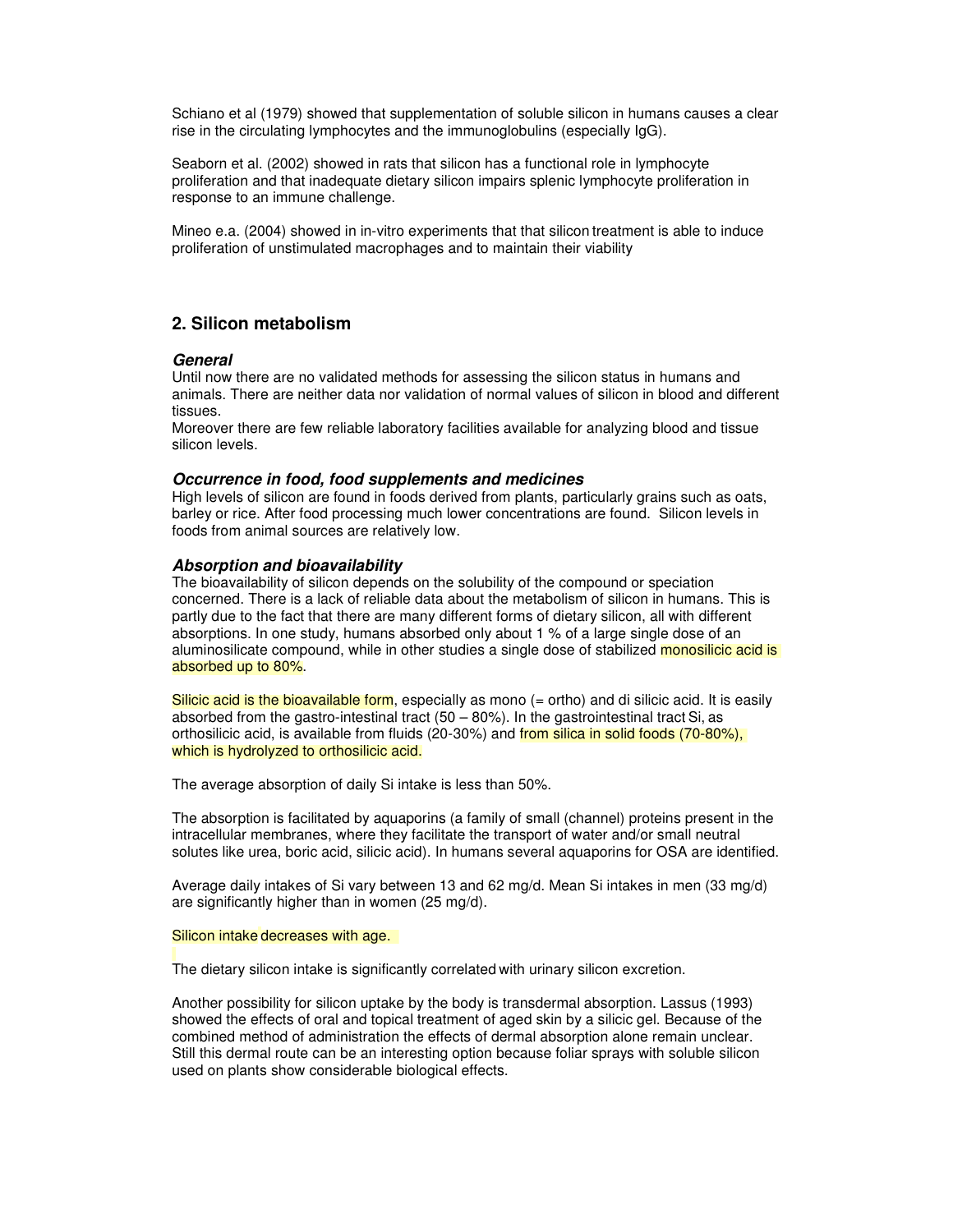## **Distribution**

The human body contains approximately 7 grams of silicon, widely distributed in the tissues. High levels are present in bone, nails, tendons and the walls of the aorta, with nails containing the highest levels (up to 1500 mg/kg) and kidneys. Lower levels are present in red blood cells or serum (approximately 44 mg/kg for red cells and 20 mg/kg for bound silicic acid in plasma, in liver, spleen and lung. Silicon is found in breast milk.

#### **Excretion**

Silicon is predominantly and rapidly excreted in the urine, with smaller amounts being eliminated in the feces.

### **Functions**

Silicon is involved in the formation of bone and connective tissues:

1. Si facilitates the deposit of calcium and other minerals into bone tissue.

2. Silicon supplementation reduces the number of osteoclast cells, thus partially preventing bone resorption and bone loss.

3. Si stimulates the osteoblasts

4. Si stimulates the synthesis of collagen.

5. Si facilitates the formation of glycosaminoglycan and collagen components of the bone matrix through its role as a constituent of the enzyme of prolylhydrolase.

In the extracellular matrix (ECM) of the connective tissue in humans two main classes of extracellular macromolecules are found: (1) polysaccharide chains of the class of glycosaminoglycans (GAGs), which are usually found covalently linked to protein in the form of proteoglycans, and (2) fibrous proteins, including collagen, elastin, a.o., which have both structural and adhesive functions.

1. Glycosaminoglycans (GAGs) are unbranched, negatively charged molecules with a long chain of repeating disaccharide units. Silicon is an integral component of four GAGs of physiological importance: hyaluronic acid from umbilical cord, dermatan sulfate from mucosal tissue, chondroitin-4-sulfate, and heparan sulfate. Si provides links within and between polysaccharide chains of GAGs and also helps link GAGs to their respective protein. It is found covalently linked to each GAG as a silanolate, an ether or ester-like derivative of silicic acid, and forms  $R_1$ —O—Si—O— $R_2$  or  $R_1$ —O—Si—O—Si—O— $R_2$  continuous bridges. Thus, Si helps form the structural framework of connective tissues by linking polysaccharide chains together and contributes to the overall pliability of connective tissue.

2. Silicon-dependent enzymes link together simple chains of amino acids into collagen fibres.

#### **Deficiency**

Silicon deficiency has been produced experimentally in chicks and rats (Carlisle, 1972; Schwartz, 1972).

Silicon deficiency has not been officially established as such in humans. Although silicon is thought to be beneficial and maybe essential too many data are still lacking. For the definition of essentiality and deficiency validated methods for assessing the silicon status in humans is needed. The available data are also inadequate for recommendations on adequate nutritional intakes on silicon.

Nevertheless brittle nails and thin hair, loss of elasticity of the skin, osteopenia and other conditions should be regarded as deficiency symptoms, because they can be improved by supplementation with (bioavailable) silicon.

#### **Interactions**

Silicon has been reported to interact with a number of minerals including copper, zinc and germanium.

Silicon promotes the calcium absorption and metabolism to be absorbed. Silicon and boron have synergistic effects.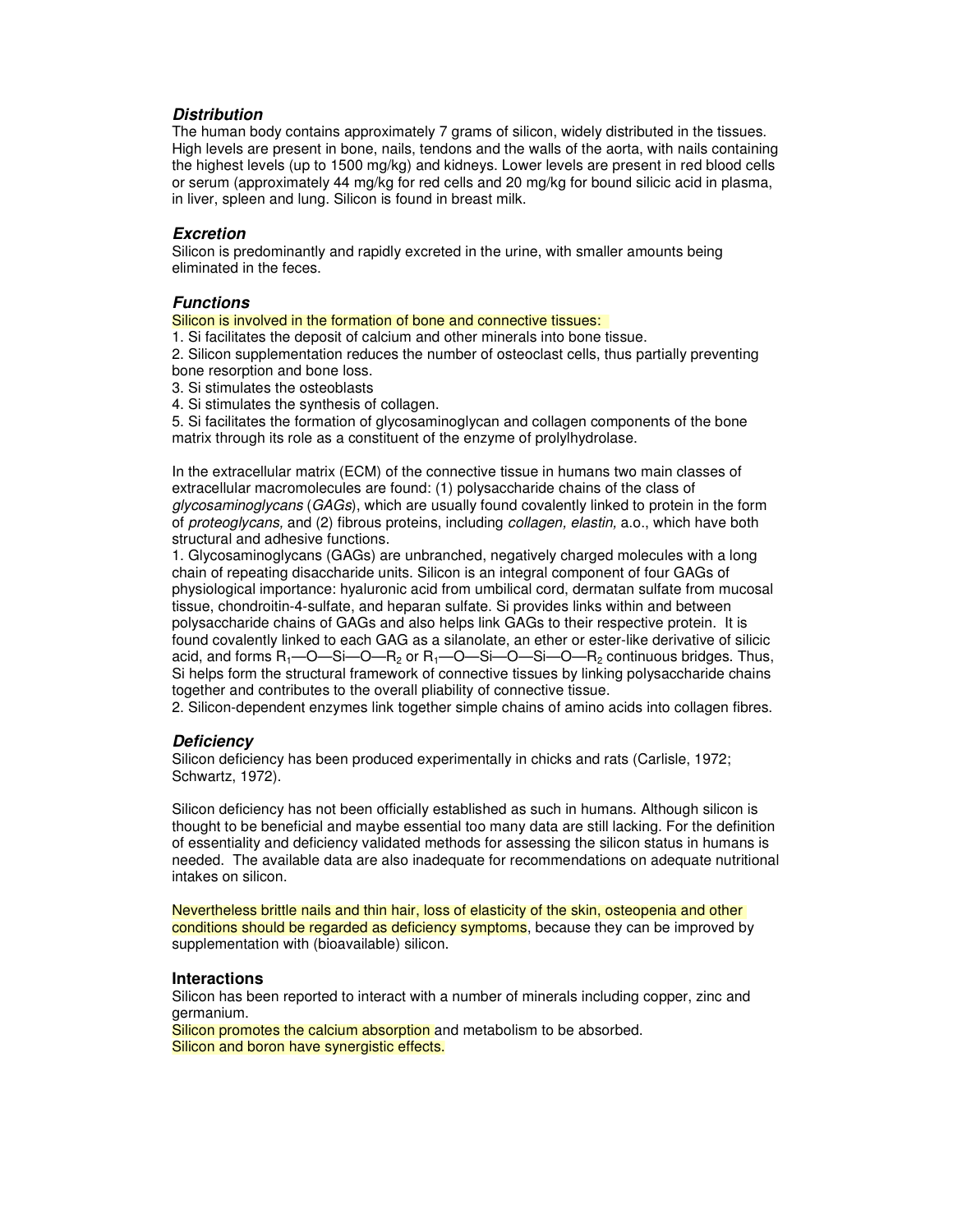## **Toxicity**

Limited data are available on the oral toxicity of silicon in humans and no acute or chronic toxicity data have been identified. The occurrence of silica stones has been reported in patients on long term antacid therapy with magnesium trisilicate.

If inhaled at high concentrations over prolonged periods, certain forms of silica can cause silicosis. Silica particles are inhaled into the alveoli of the lung, causing tissue damage that ultimately results in fibrosis, which reduces the efficiency of the lungs and results in shortness of breath.

### **Carcinogenicity and genotoxicity**

Silicon was not carcinogenic in mice or rats at 5% in the diet. Silica was negative in the Bacillus subtilis rec assay and was not mutagenic in the Ames test. Overall, inorganic silicon compounds do not appear to have genotoxic potential.

## **Hazards**

The interaction between silicon and aluminum has been researched in more detail as a means of inhibiting aluminum toxicity. However the results are conflicting and it is possible that silicon levels may be to low for significant effects in vivo.

## **Recommended amounts**

Although silicon is thought to be beneficial and maybe essential to many data are still lacking. This is the reason that recommendations on adequate nutritional intakes not have been established.

There is an urgent need for assessing the silicon status in humans.

# **3. Amsterdam open label Silicon Study**

## **Introduction**

During the last 4 years (2004-2008) the possible side-effects of food supplement OSAB were studied based on 13.500 users / year. Next the reported clinical effects after 3 and 9 months in 98 consecutive patients (76 women and 22 men) were collected by standardized questionnaires.

In an (offspring) observational study the efficacy of OSAB and glucosamine was compared in patients with mild and moderate gonarthrosis (arthrosis of the knee joint).

OSAB is a liquid food supplement containing PEG-400 stabilized oligomeric (non colloidal) silicic acid and a low dose of boric acid. By the (patented) stabilization procedure this solution contains 0,9% silicic acid, while normally a saturated solution of silicic acid polymerizes beyond 0,1%.

The choice for stabilized Si was based on a comparative study of Calomme et al. (2000) on the bioavailability of several silicon sources. Stabilized silicic acid showed a superior bioavailability compared to colloidal silicon, herbal silica and placebo. Moreover, OSAB is a food supplement with stabilized silicic acid with a biological bioavailability of 70 – 80%.

## **Results**

#### **Safety / side effects.**

During the 4 years period 15 side-effects were reported: nausea (5), pyrosis (3), diarrhoea (3), rash (1), insomnia (2) and itching (1). No other event happened.

 Some side effects like itching are related to the stabiliser PEG-400, as described in literature. Based on literature data and this study non-colloidal silicic acid can be considered as (very) safe.

## **Reported effects**

A. Frequent reported effects (> 10%) were:

- (significant) improvement of the skin and wrinkles,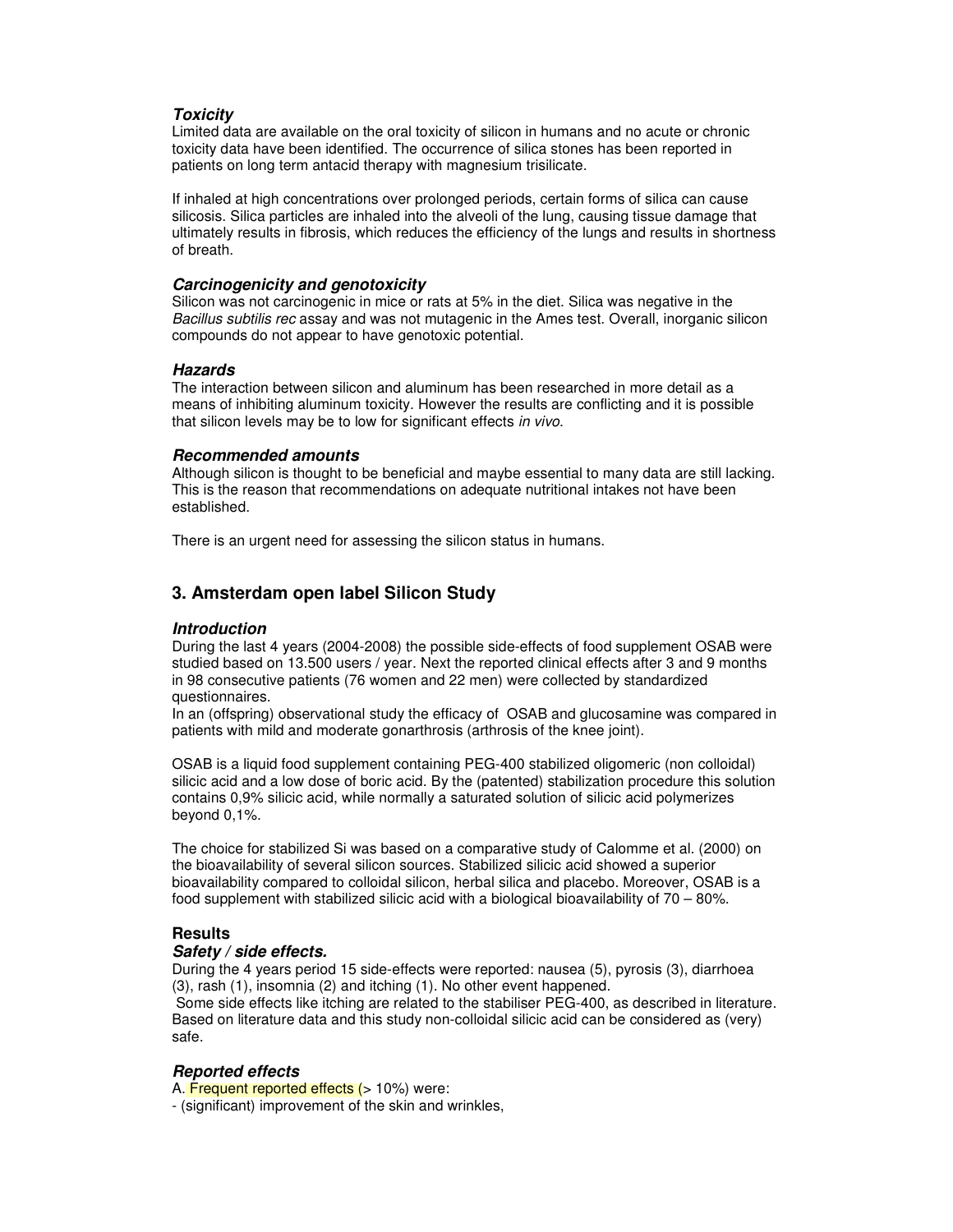- improvement of brittleness of hair and nails / thicker hair / strong nails,

- improvement of arthralgia (joint pain) and back pain.
- boost in general wellbeing / boost of immunity / vitality

### B. Less frequent reported effects (< 10%) were:

- improvement of skin disorders like psoriasis and eczema,
- improvement of arthritis (rheumatoid arthritis and psoriatic arthritis),
- improvement of wound healing (ulcus cruris),
- lowering of infection rate of URI's (upper respiratory tact infections),
- improvement of allergy like hay fever and food allergy,
- antihypertensive effects,
- improvement of constipation,
- improvement of insomnia,
- improved sexual potency.
- improved fracture healing

C. Comparison of the effects of silicon and glucosamine on mild and moderate gonarthrosis. The results of the reported effects showed in 9 of the 12 users (75%) a significant improvement of the complaints in the silicon group (9 of 12), while the positive effects in the glucosamine group were very limited to only 2 of the 13 (15,4%) after 4 months. A longer follow-up was not possible because most of the glucosamine users stopped the glucosamine.

#### **Discussion**

The reported effects of this study match with literature data. OSAB proved to be a safe nutrient with significant effects of hair, skin, nails and the locomotory system. Moreover effects were reported against hypertension, insomnia and URI's. The lowering effect on hypertension can be due to a direct effect or to an improved absorption of antihypertensive medication.

The effects on URI maybe related to the effects on allergies like hay fever. This can be correlated with the described effects of the supplementation of soluble silicon on the immune system showing a clear rise in the circulating lymphocytes and the immunoglobulins (especially IgG) by Schiano et al (1979).

The reported affects against constipation and the side effect of diarrhoea must be regarded as the effect of the stabilizer PEG-400 in the food supplement.

Improved sleep as reported by 7% seems to be related to the reported 'boost' in energy and general well being. The effects continued at least for a one year's period. The (possible) effects of improved fracture healing are in line with silicon's functions on bone growth and mineralization.

The potential use of silicon as a therapeutic in arthritis and arthrosis needs more research. Based on the preliminary results in mild and moderate gonarthrosis silicon could haves a potential as a medicine because its significant better effects than glucosamine after 4 months. More extensive double-blind clinical trials are needed.

# **4. Conclusion**

There is a parallel in the recognition of the importance of silicon in Agriculture and Medicine. Although silicon gets more attention and appreciation in Agriculture it has been, up til now, a relatively unknown trace element in Medicine. The essentiality of silicon for man has not been established and the functional role for silicon in humans lacks sufficient data, also due to the absence of validated blood and tissue levels. A world wide lack of reliable facilities for silicon analyses is another important factor. Much more information on metabolism is needed. There are hardly reliable laboratory facilities available.

Silicon intake seems to be a major dietary determinant of bone mineral density in humans. Optimal bone health depends on many factors amongst silicon, which facilitates bone growth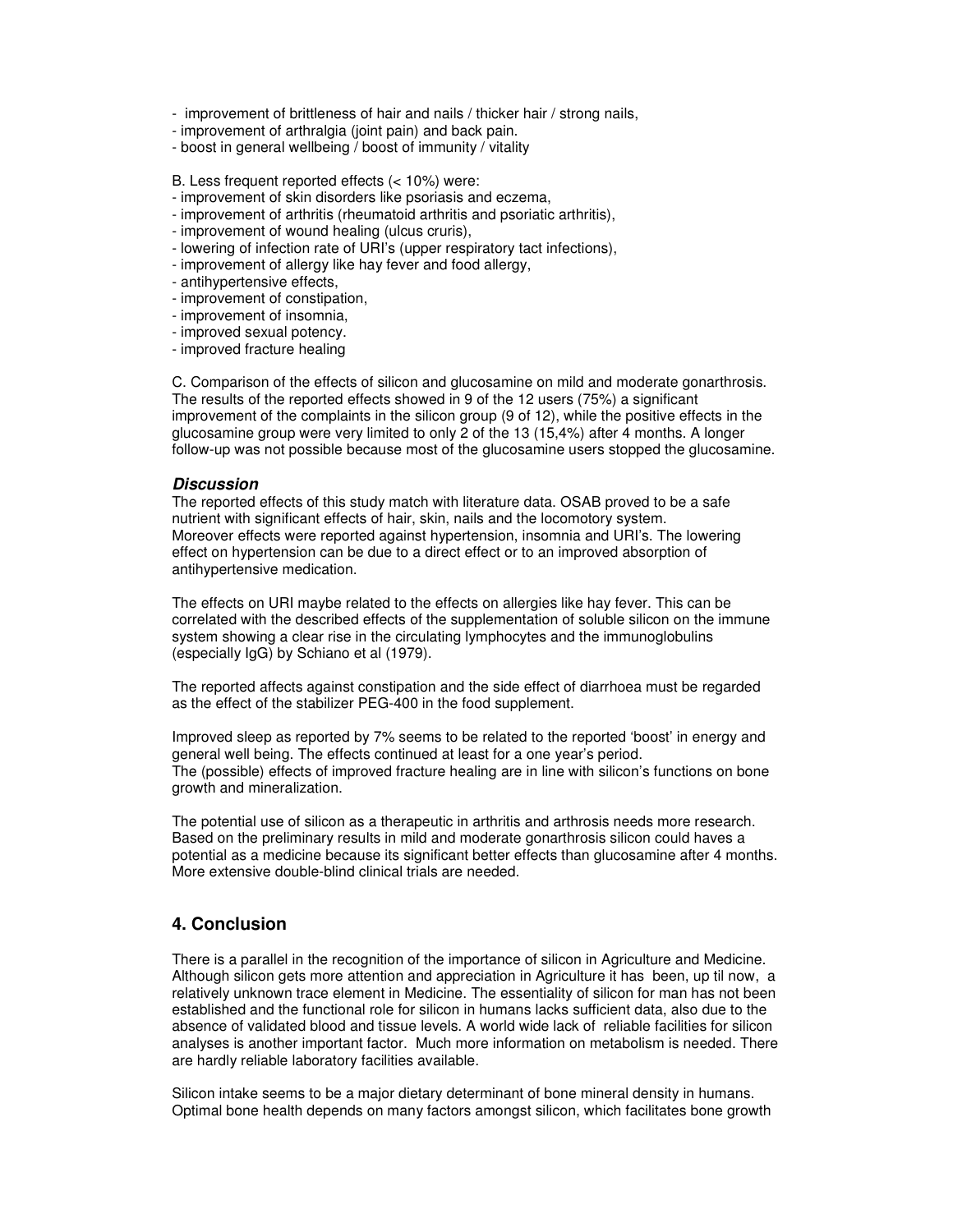and bone calcification and mineralization. The dietary shift to low silicon intake in western diet and a decreased intake with aging must be considered as a major risk factor for osteoporosis and bone fractures. Increasing the body silicon content by foods, plant extracts or supplements has the promise of anti aging effects and prevention on osteoporosis and possibly Alzheimer's. Silicon's potential for other diseases needs much more research in Medicine.

Based on all research so far silicon should be considered in humans as 'quasi-essential' as defined by Epstein(1999).

## **References**

Anderson JJ (1999). Plant-based diets and bone health: nutritional implications. Am J Clin Nutr70 (suppl):539S–42S.

Barel A, et al.(2004). Effect of oral intake of choline stabilized orthosilicic acid on skin, nails and hair in women with photodamaged facial skin. Skin Research and Technology 10: 1–16.

Candy JM et al. (1986). Aluminosilicates and senile plaque formation in Alzheimer's disease. Lancet 1:354-356.

Calomme M et al. (2000). Silicon absorption from stabilized orthosilicic acid and other supplements in healthy subjects. Trace Elem in Man and Animals, 10, ed. By Roussel et al. Plenum, 1111-1114.

Calomme M et al. (1997) Supplementation of calves with stabilized orthosilicic acid. Biol. Trace Elem. Res., 56, 153-65.

Calomme M. et al. (2002) Effect of choline stabilized orthosilicic acid on bone density in chicks. Calc. Tissue Int., 70, 292.

Calomme M. et al (2004). Effect of choline stabilized orthosilicic acid on bone density in ovariectomized rats. J.bone & mineral research, 19, 449.

Carlisle (1970). Silicon: a possible factor in bone calcification. Science, 167, 279 - 280.

Carlisle, EM. (1972) Silicon: an essential element for the chick, Science, 178, 61921.

Carlisle EM et al. (1987). Effect of dietary silicon and aluminum on silicon and aluminum levels in rat brain. Alzheimer Dis Assoc Disorders 1:83-9.

Carlisle EM et al.(1991). The effect of interrelationships between silicon, aluminum, and the thyroid on zinc content in brain. In: Momilovic B, ed. Tr el in man and Animals 7. Zagreb: IMI, 12: 16-7.

EFSA (2004). Opinion of the scientific panel on dietetic products, nutrition and allergies on a request from the Commission related to the tolerable upper intake level of silicon. The EFSA Journal 60, 1-11.

Eisinger J et al. (1993), Effects of silicon, fluoride, etidronate and magnesium on bone mineral density: a retrospective study. Magnes Res.6(3): 247-9. Epstein E (1999). Silicon. Annual Review of Plant Physiology and Plant Molecular Biology 50: 641–664.

Expert Group on Vitamins and Minerals (2003). Risk assessment Silicon.

Jacmin-Gadda H, et al. (1996). Silica and aluminium in drinking water and cognitive impairment in the elderly. Epidemiology 1996, 7:281-285.